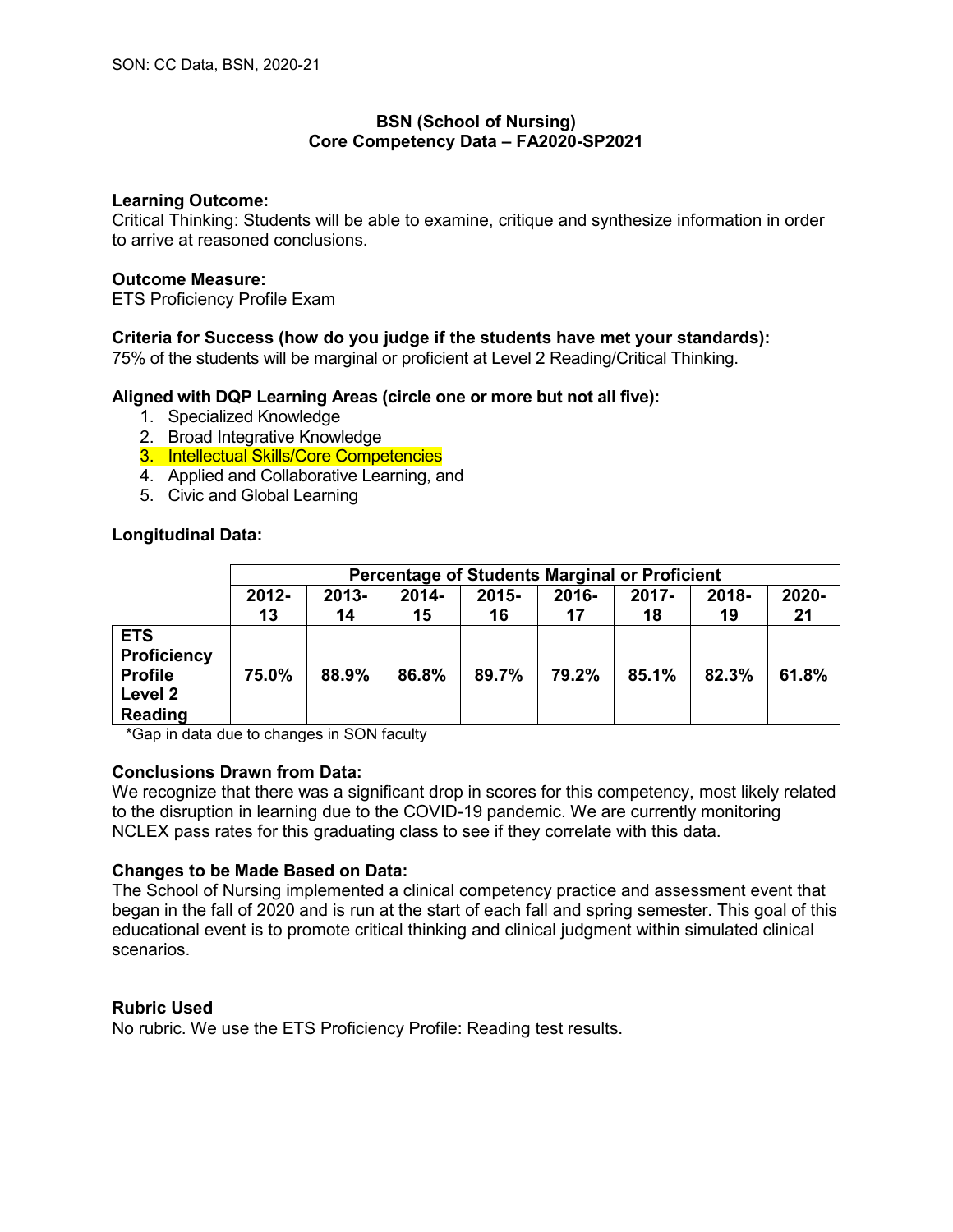### **Learning Outcome:**

Oral: Students will effectively express ideas and information to others through oral communication.

### **Outcome Measures:**

### **NSG480 Learning Activity #2**: **Tell the Story Revisited**

Student will produce a 2-minute video that includes: an introduction of self, areas for growth, why they chose choose nursing as their vocation and answer an assigned culminating question.

#### **Criteria for Success (how do you judge if the students have met your standards):** Students will score a minimum average of 2.75 on a 4.0 point scale

### **Aligned with DQP Learning Areas (circle one or more but not all five):**

- 1. Specialized Knowledge
- 2. Broad Integrative Knowledge
- 3. Intellectual Skills/Core Competencies
- 4. **Applied and Collaborative Learning, and**
- 5. Civic and Global Learning

| Longitudinal Data: |  |
|--------------------|--|
|                    |  |

| Course         | <b>Semester</b>  | N  | Organization | Language | <b>Delivery</b> | Supporting<br><b>Material</b> | <b>Central</b><br><b>Message</b> | Total |
|----------------|------------------|----|--------------|----------|-----------------|-------------------------------|----------------------------------|-------|
| <b>NSG 480</b> | <b>Fall 2014</b> | 65 | 3.60         | 3.88     | 3.98            | 3.48                          | 3.86                             | 3.76  |
| <b>NSG 480</b> | Spring 2015      | 35 | 3.86         | 3.80     | 3.80            | 3.74                          | 3.77                             | 3.79  |
| <b>NSG 480</b> | <b>Fall 2016</b> | 20 | 3.75         | 3.30     | 3.20            | 3.50                          | 3.45                             | 3.44  |
| <b>NSG 480</b> | Spring 2017      | 38 | 3.24         | 3.00     | 2.97            | 3.47                          | 3.45                             | 3.23  |
| <b>NSG 480</b> | <b>Fall 2017</b> | 39 | 4.0          | 4.0      | 3.95            | 4.0                           | 4.0                              | 3.99  |
| <b>NSG 480</b> | Spring 2018      | 35 | 3.971        | 3.8      | 3.657           | 3.971                         | 3.857                            | 3.85  |
| <b>NSG 480</b> | <b>Fall 2018</b> | 35 | 3.8          | 3.54     | 3.67            | 3.74                          | 3.64                             | 3.68  |
| <b>NSG 480</b> | Spring 2019      | 36 | 3.78         | 3.61     | 3.28            | 3.58                          | 3.78                             | 3.61  |
| <b>NSG 480</b> | *Fall 2020       | 40 | 4.0          | 4.0      | 4.0             | 4.0                           | 4.0                              | 4.0   |
| <b>NSG 480</b> | Spring 2021      | 37 | 4.0          | 4.0      | 4.0             | 4.0                           | 4.0                              | 4.0   |

\*Gap in data due to changes in SON faculty

### **Conclusions Drawn from Data:**

Students are meeting established benchmarks. Current methods of teaching/learning are effective in NSG 4080, Capstone Theory course taught by Dr. Christine Sloan. In FA21, learning activity/assignment is moved into NSG 4070, Leading Faithfully, taught by Dr. Angelica Almonte as the assignment of Tell the Story Video and Mock Interview are more aligned to the SLOs and learning activities of the NSG 4070 course.

### **Changes to be Made Based on Data:**

Dr. Angelica Almonte is currently teaching this course in Fall 2021 and will continue to monitor.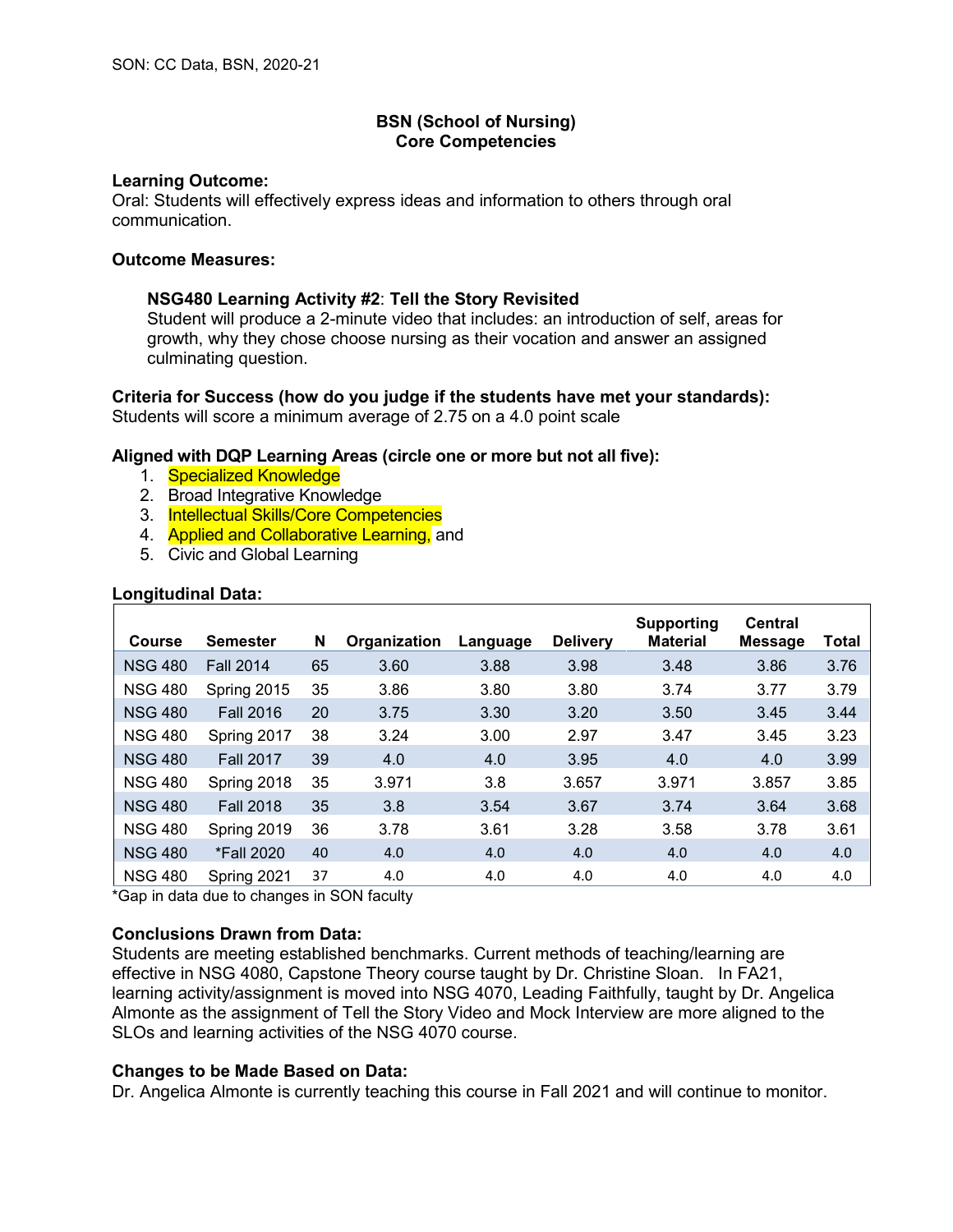SON: CC Data, BSN, 2020-21

# **Rubric Used:**

AAC&U Oral Communication Value Rubric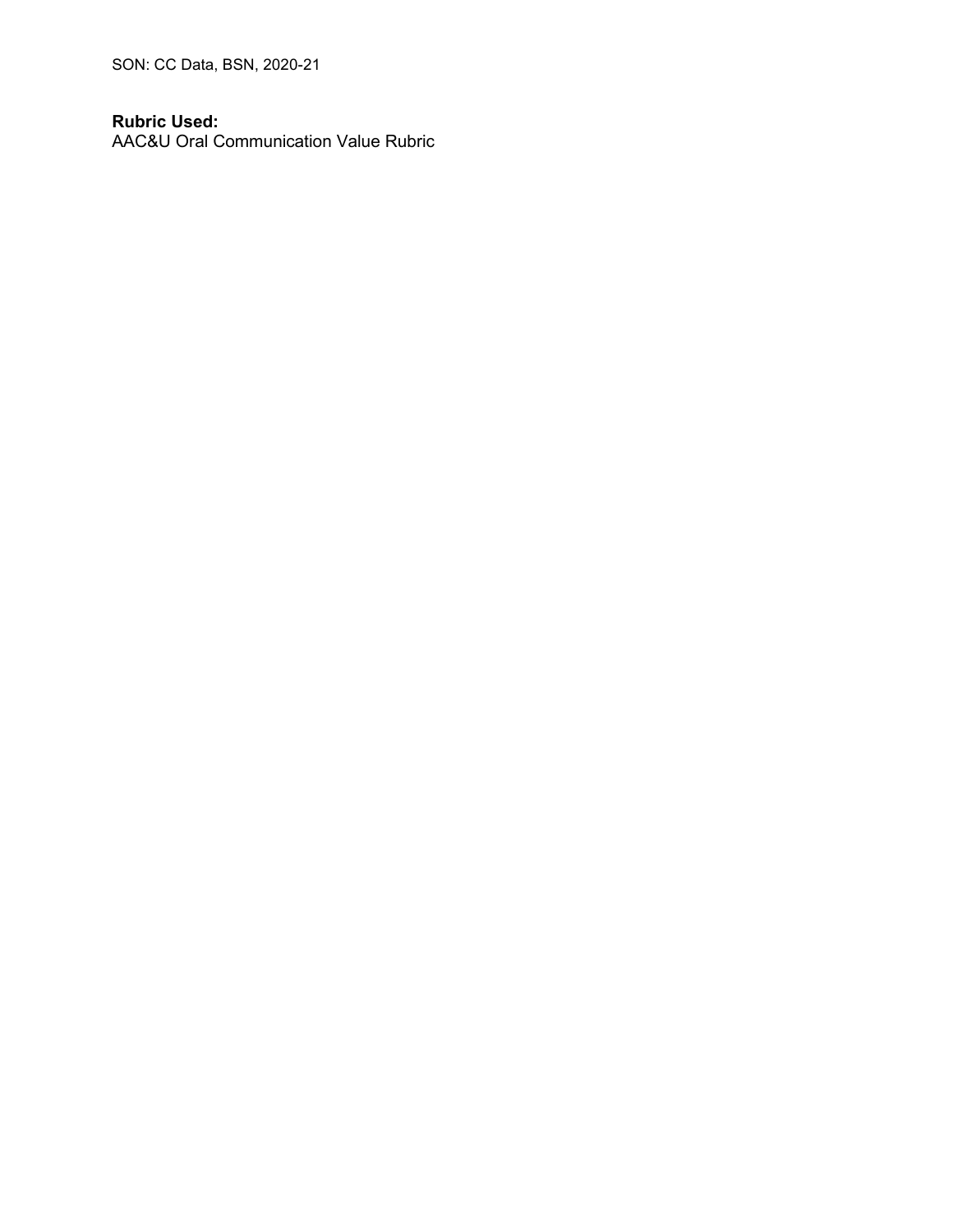### **Learning Outcome:**

Information Literacy: Students will be able to access and cite information as well as evaluate the logic, validity, and relevance of information from a variety of sources

### **Outcome Measure:**

## **NSG470 Learning Activity #8**: **Evidence Based Practice (EBP) Project**

Student will conduct an EBP project related to their clinical experience and disseminate the results via a poster presentation summarizing their PICO question, evidence synthesis, proposed plan & significance of findings.

## **Criteria for Success (how do you judge if the students have met your standards):**

Students will score a minimum average of 2.75 on a 4.0 point scale

## **Aligned with DQP Learning Areas (circle one or more but not all five):**

- 1. Specialized Knowledge
- 2. Broad and Integrative Knowledge
- 3. Intellectual Skills/Core Competencies
- 4. Applied and Collaborative Learning
- 5. Civic and Global Learning

## **Longitudinal Data:**

## **Quantitative Literacy Value Rubric - Average Student Scores:**

|                |                  |    |                | Application/             |                          |                          |       |
|----------------|------------------|----|----------------|--------------------------|--------------------------|--------------------------|-------|
| <b>Course</b>  | <b>Semester</b>  | N  | Interpretation | <b>Analysis</b>          | <b>Assumptions</b>       | <b>Communication</b>     | Total |
| <b>NSG 470</b> | Spring 2016      | 20 | 3.650          | 3.300                    | 3.400                    | 4.000                    | 3.588 |
| <b>NSG 470</b> | Spring 2017      | 20 | 4.000          | 4.000                    | 3.500                    | 3.650                    | 3.788 |
| <b>NSG 470</b> | Fall 2017*       | ۰  | $\blacksquare$ | $\overline{\phantom{a}}$ | $\overline{\phantom{a}}$ | $\overline{\phantom{a}}$ | ۰.    |
| <b>NSG 470</b> | Spring 2018      | 35 | 3.657          | 3.257                    | 3.400                    | 4.000                    | 3.578 |
| <b>NSG 470</b> | <b>Fall 2018</b> | 31 | 3.74           | 3.32                     | 4.00                     | 4.00                     | 3.76  |
| <b>NSG 470</b> | Spring 2019      | 35 | 4.0            | 3.29                     | 3.129                    | 3.839                    | 3.567 |
| <b>NSG 470</b> | <b>Fall 2020</b> | 40 | 3.85           | 3.60                     | 3.35                     | 3.725                    | 3.631 |
| <b>NSG 470</b> | Spring 2021      | 37 | 3.48           | 4.00                     | 3.64                     | 3.89                     | 3.75  |

\*No data collected

# **Conclusions Drawn from Data:**

Students met or exceeded established benchmark. It indicates that current methods of teachinglearning practices are adequate for achieving student learning outcomes. The results remain consistent longitudinally exceeding minimum averages of 2.75 on a 4.0 point scale for Quantitative Literacy Core Competency Values.

### **Changes to be Made Based on Data:**

No recommendations for any changes to be made based upon the FA20 and SP21 data. Ensure learning activities contain the equivalent lecture time, reading assignments, discussion time, and individual assignments. Continue to focus and on the current learning activities addressing these SLOs & criteria.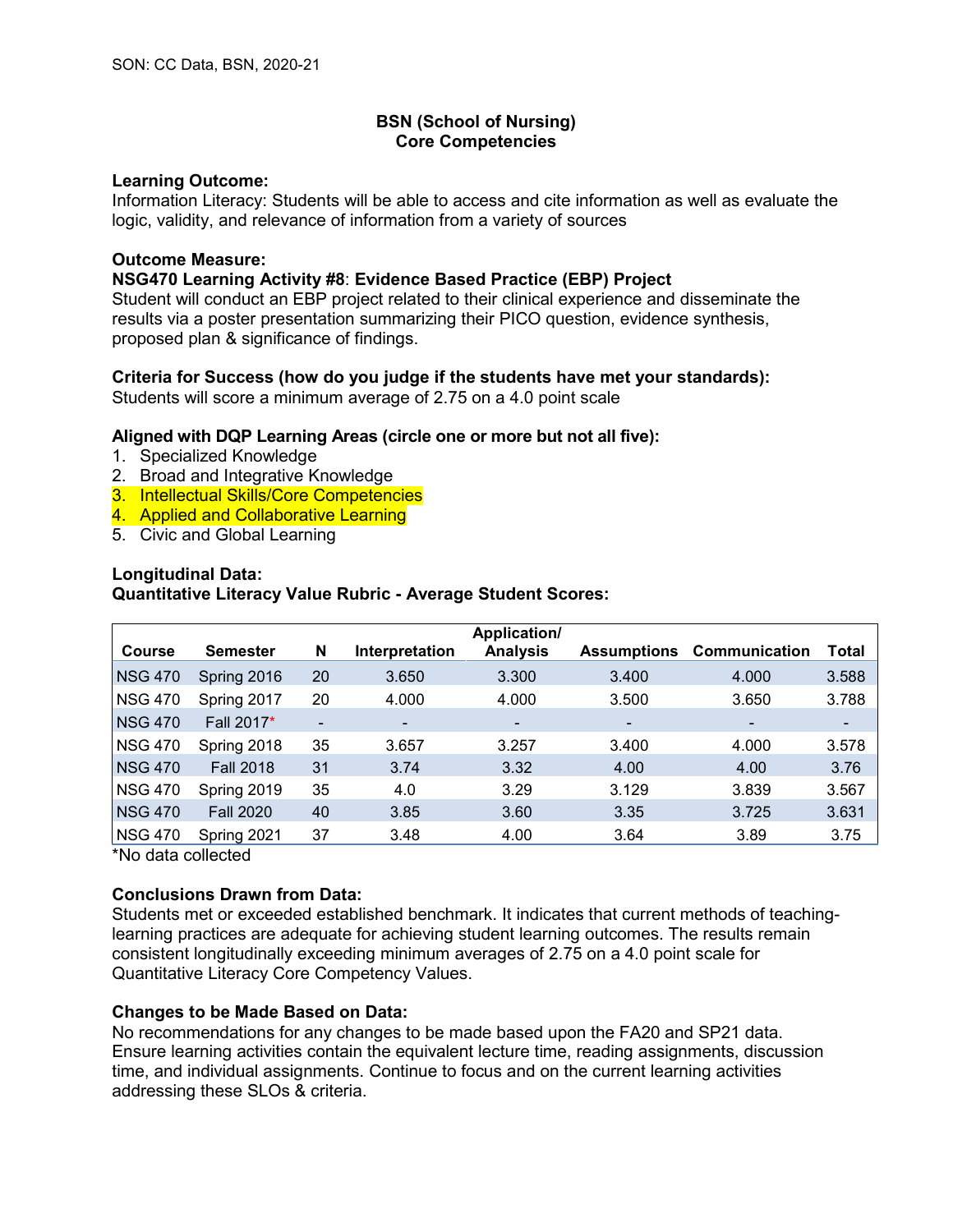SON: CC Data, BSN, 2020-21

# **Rubric Used:**

AAC&U Quantitative Literacy Value Rubric (excluding representation & calculation)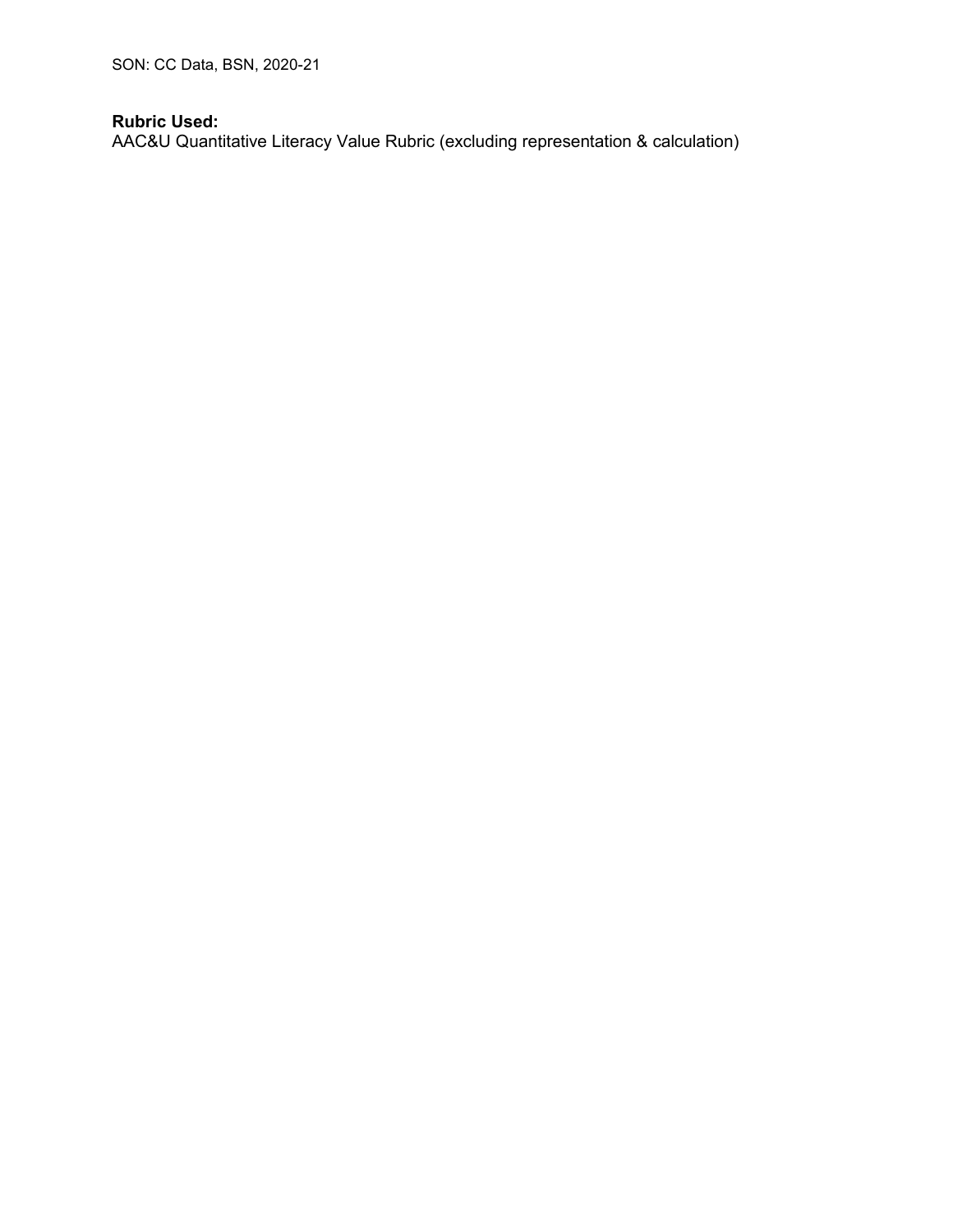#### **Learning Outcome:**

Written: Students will be able to effectively express ideas and information to others through written communication.

### **Outcome Measure:**

ETS Proficiency Profile Exam

# **Criteria for Success (how do you judge if the students have met your standards):**

75% of the students will be marginal or proficient at Level 2 Writing.

## **Aligned with DQP Learning Areas (circle one or more but not all five):**

- 1. Specialized Knowledge
- 2. Broad Integrative Knowledge
- 3. Intellectual Skills/Core Competencies
- 4. Applied and Collaborative Learning, and
- 5. Civic and Global Learning

## **Longitudinal Data:**

|                                                                          | <b>Percentage of Students Marginal or Proficient</b> |                |                |                |             |                |             |                |  |
|--------------------------------------------------------------------------|------------------------------------------------------|----------------|----------------|----------------|-------------|----------------|-------------|----------------|--|
|                                                                          | 2012-<br>13                                          | $2013 -$<br>14 | $2014 -$<br>15 | $2015 -$<br>16 | 2016-<br>17 | $2017 -$<br>18 | 2018-<br>19 | $*2020-$<br>21 |  |
| <b>ETS</b><br><b>Proficiency</b><br><b>Profile</b><br>Level 2<br>Writing | 78.1%                                                | 81.5%          | 85.3%          | 94.1%          | 83.1%       | $91.9\%$       | 82.3%       | 72.4%          |  |

\*Gap in data due to changes in SON faculty

### **Conclusions Drawn from Data:**

We recognize that there was a significant drop in scores for this competency, most likely related to the disruption in learning due to the COVID-19 pandemic. We will continue to monitor to explore if this dip becomes a downward trend.

### **Changes to be Made Based on Data:**

Students are required to complete a major writing assignment in each nursing theory course. As a BSN teaching team, we will review our writing assignments to ensure alignment and consistency regarding standards and teaching in this area.

### **Rubric Used**

No rubric. We use the ETS Proficiency Profile: Writing test results.